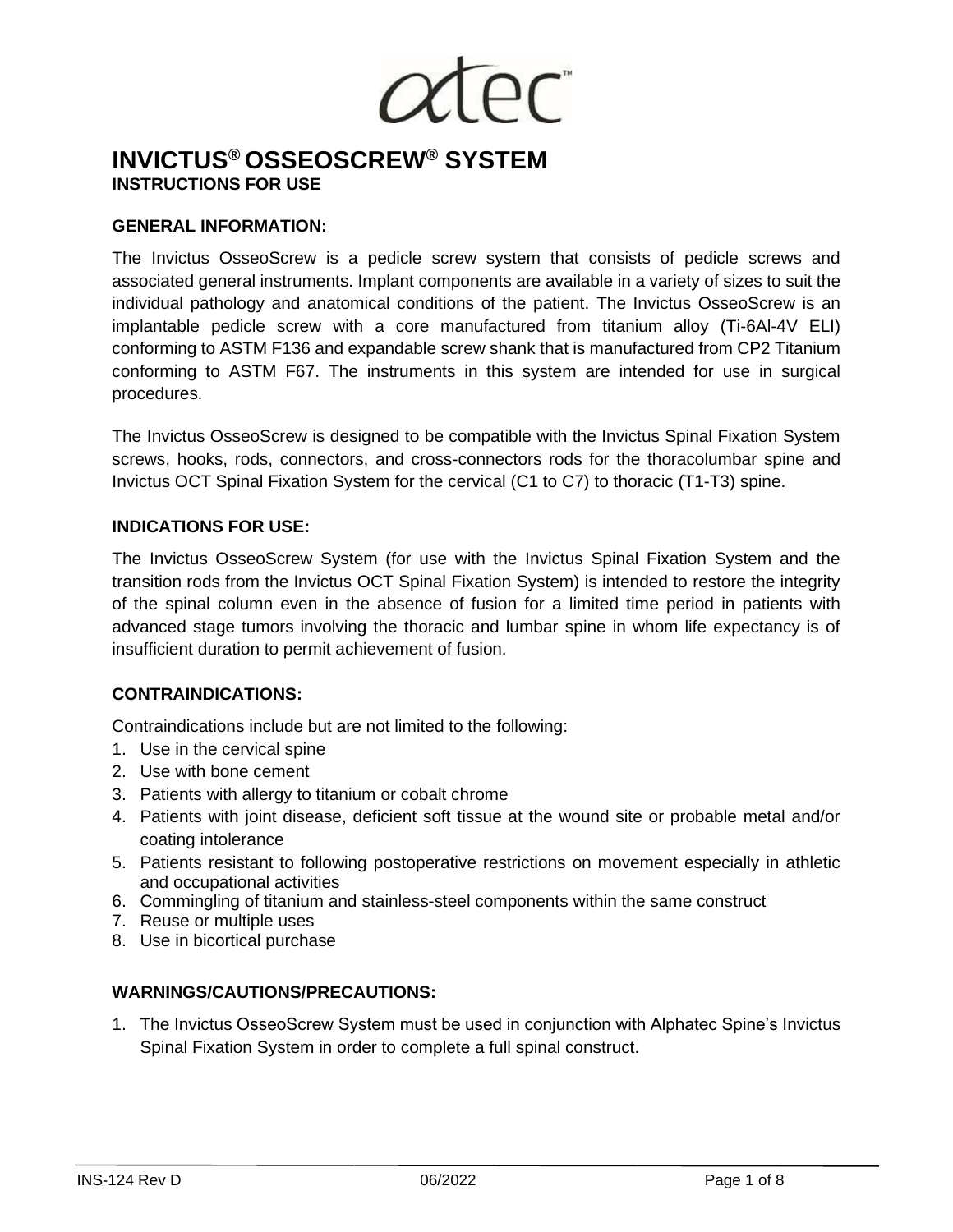# *atec*

- 2. The implants and instruments of the Invictus OsseoScrew System are provided non-sterile and must be cleaned and sterilized prior to use. Refer to the CLEANING and STERILIZATION sections in this Instruction for use.
- 3. The Invictus OsseoScrew implants are single-use devices. Do not reuse. While an implant may appear undamaged, it may have small defects or internal stress patterns that could lead to fatigue failure. In addition, the removed implant has not been designed or validated for the decontamination of microorganisms. Reuse of this product could lead to cross-infection and/or material degradation as a result of the decontamination process.
- 4. The Invictus OsseoScrew Deployment Shafts are single-use devices. Do not reuse. Reuse of the single-use shafts may result in failure due to shearing of the threads or damage to the tip.
- 5. Once the Invictus OsseoScrew implant has been expanded, it may be difficult to collapse, reposition, or remove; therefore, it is important to confirm proper placement of the Invictus OsseoScrew prior to deploying the expansion feature by use of fluoroscopy or other suitable imaging technique.
- 6. The Invictus OsseoScrew should not be placed bicortically.
- 7. The safety and effectiveness of pedicle screw spinal systems have been established only for spinal conditions with significant mechanical instability or deformity. These conditions are significant mechanical instability or deformity of the thoracic, lumbar, and sacral spine secondary to severe spondylolisthesis (grades 3 and 4) of the L5-S1 vertebra, degenerative spondylolisthesis with objective evidence of neurological impairment, fracture, dislocation, scoliosis, kyphosis, spinal tumor, and failed previous fusion (pseudarthrosis). The safety and effectiveness of these devices for any other conditions are unknown.
- 8. Based on the fatigue test results, the physician/surgeon should consider the levels of implantation, patient weight, patient activity level and patient conditions, which may affect the performance of the system when using this device. Use of these systems is significantly affected by the surgeon's proper patient selection, preoperative planning, proper surgical technique, proper selection and placement of implants.
- 9. The implants and instruments of Alphatec Spine product lines should not be used with any other company's spinal systems.
- 10. The implantation of pedicle screw spinal systems should be performed only by experienced spinal surgeons with specific training in the use of this pedicle screw spinal system because this is a technically demanding procedure presenting a risk of serious injury to the patient.
- 11. The decision of when to use the Invictus OsseoScrew instead of an Invictus screw can only be determined by the surgeon after assessment of the patient's needs, anatomy, and careful analysis of variables such as length and diameter of the pedicle screw required.
- 12. The un-expanded Invictus OsseoScrew implant may be removed after placement, similar to a typical pedicle screw. However, the implant cannot be reused. Dispose of the used Invictus OsseoScrew per hospital protocol.
- 13. In the event that the Invictus OsseoScrew implant fails to deploy, the implant may remain in place. Alternatively, the Invictus OsseoScrew may be replaced with a larger diameter screw from the Invictus System.
- 14. Invictus OsseoScrew trial probes and trial markers should be removed before screw placement.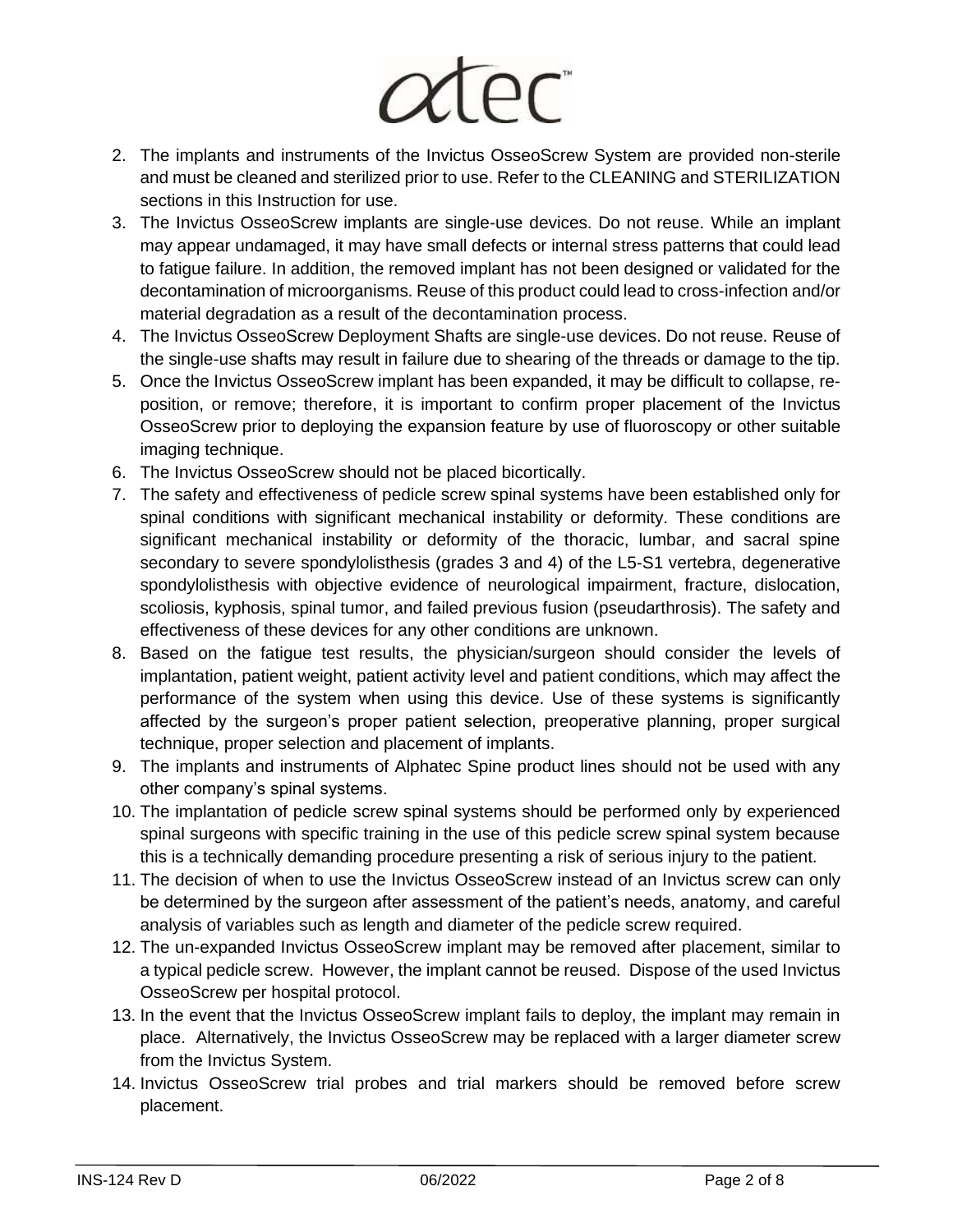

- 15. After the Invictus OsseoScrew has been expanded, tension must be relieved by rotating the T-handle one full turn counterclockwise prior to removing the expansion shaft. After the Invictus OsseoScrew has been collapsed, tension must be relieved by rotating the T-handle one full turn clockwise prior to removing the expansion shaft.
- 16. Device components should be received and accepted only in packages that have not been damaged. Damaged implants and damaged or worn instruments should not be used. Components must be carefully handled and stored in a manner that prevents scratches, damage, and corrosion.

# **MRI SAFETY INFORMATION:**

The Invictus OsseoScrew System has not been evaluated for safety and compatibility in the magnetic resonance (MR) environment. It has not been tested for heating, migration, or image artifact in the MR environment. The safety of the Invictus OsseoScrew System in the MR environment is unknown. Scanning a patient who has this device may result in patient injury.

# **POTENTIAL ADVERSE EVENTS**

As with any major surgical procedure, there are risks involved in orthopedic/spinal surgery. Infrequent operative and postoperative complications that may result in the need for additional surgeries include: early or late infection; damage to blood vessels, spinal cord or peripheral nerves; pulmonary emboli; loss of sensory and/or motor function; impotence; and permanent pain and/or deformity. Rarely, some complications may be fatal.

The following complications and adverse reactions have been shown to occur with the use of similar spinal instrumentation. These effects and any other known by the physician must be discussed with the patient preoperatively.

- 1. Initial or delayed loosening, disassembly, bending, dislocation and/or breakage of device components
- 2. Physiological reaction to implant devices due to foreign body intolerance including inflammation, and local tissue reaction
- 3. In the case of insufficient soft tissue at and around the wound site to cover devices, skin impingement and possible protrusion through the skin
- 4. Loss of desired spinal curvature, spinal correction and/or a gain or loss in height
- 5. Infection and/or hemorrhaging
- 6. Bone graft, vertebral body and/or sacral fracture, and/or discontinued growth of fused bone at, above and/or below the surgery level
- 7. Neurological injury, disorder, pain and/or abnormal sensations
- 8. Revision surgery
- 9. Death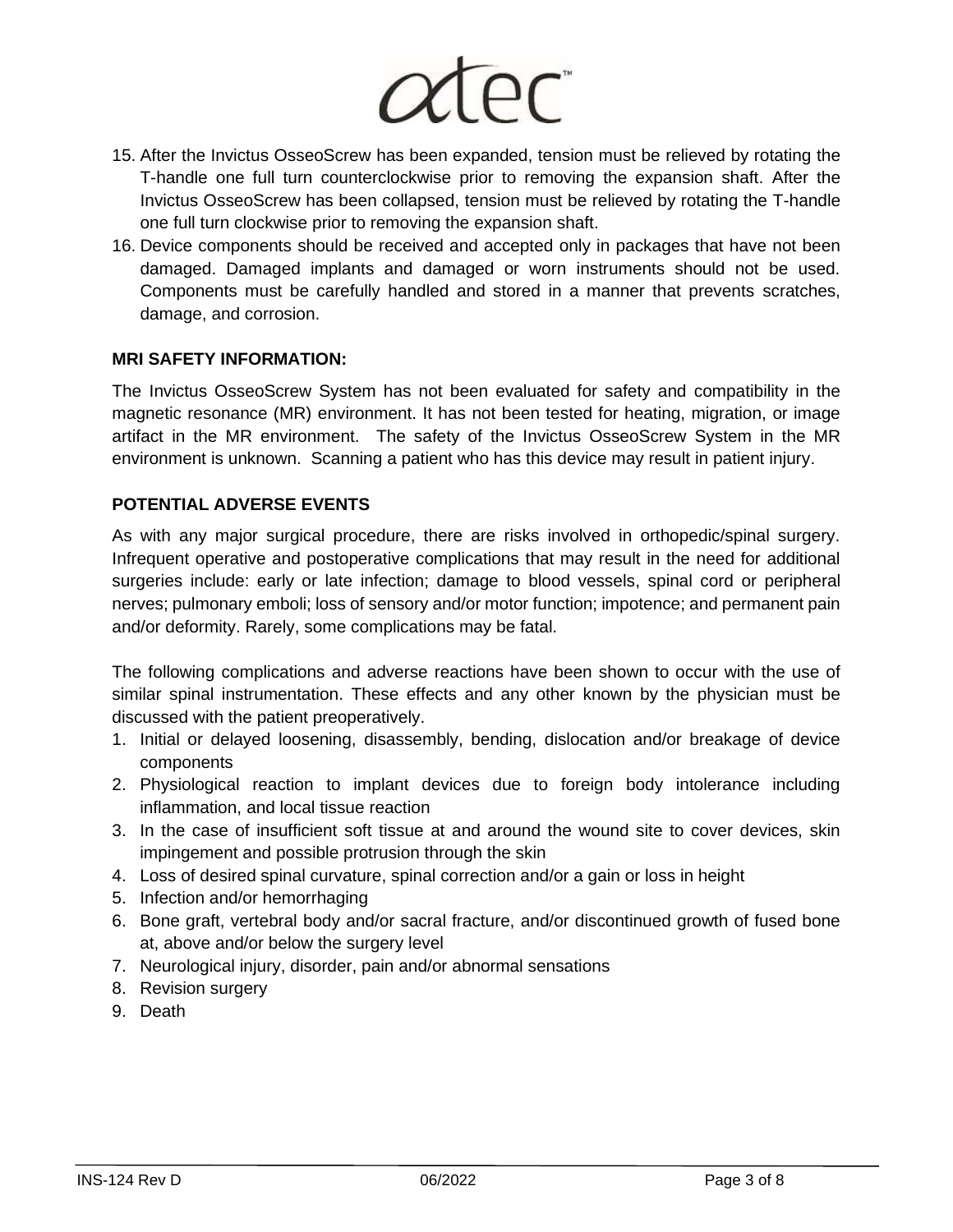

#### **PREOPERATIVE MANAGEMENT:**

- 1. Only those patients meeting the criteria listed in the indication for use section should be selected.
- 2. Surgeons should have a complete understanding of the surgical technique, system indications, contraindications, warnings and precautions, safety information, as well as functions and limitations of the implants and instruments.
- 3. Careful preoperative planning should include construct strategy, pre-assembly of component parts (if required), and verification of required inventory for the case.

# **INTRAOPERATIVE MANAGEMENT:**

- 1. To prevent possible nerve damage and associated disorders, extreme caution should be taken to avoid the spinal cord and nerve roots at all times.
- 2. Final Set Screw Tightening: All Set Screws must be tightened using the appropriate instrument (*e.g., Torque Handle)* as indicated in the Surgical Technique Guide.
- 3. Once the Invictus OsseoScrew implant has been expanded, it cannot be un-expanded, reexpanded, or removed. Therefore, it is critical to confirm proper placement of the Invictus OsseoScrew prior to deploying the expansion feature by use of fluoroscopy or other suitable imaging technique.

#### **POSTOPERATIVE MANAGEMENT:**

Postoperative management by the surgeon, including instruction and warning and compliance by the patient, of the following is essential:

- 1. The patient should be informed and compliant with the purpose and limitations of the implant devices.
- 2. The surgeon should instruct the patient regarding amount and time frame after surgery of any weight bearing activity. The increased risk of bending, dislocation, and/or breakage of the implant devices, as well as an undesired surgical result are consequences of any type of early or excessive weight bearing, vibratory motion, fall, jolts or other movements preventing proper healing and/or fusion development.
- 3. Immobilization should be considered in order to prevent bending, dislocation, or breakage of the implant device in the case of delayed, mal-union, or non-union of bone. Immobilization should continue until a complete bone fusion mass has developed and been confirmed.
- 4. Postoperative patients should be instructed not to use tobacco or nicotine products, consume alcohol, or use non-steroidal anti-inflammatory drugs and aspirin, as determined by the surgeon. Complete postoperative management to maintain the desired result should also follow implant surgery.
- 5. Retrieved implants should be properly disposed of and are not to be reused under any circumstance.

# **REPROCESSING OF REUSABLE INSTRUMENTS**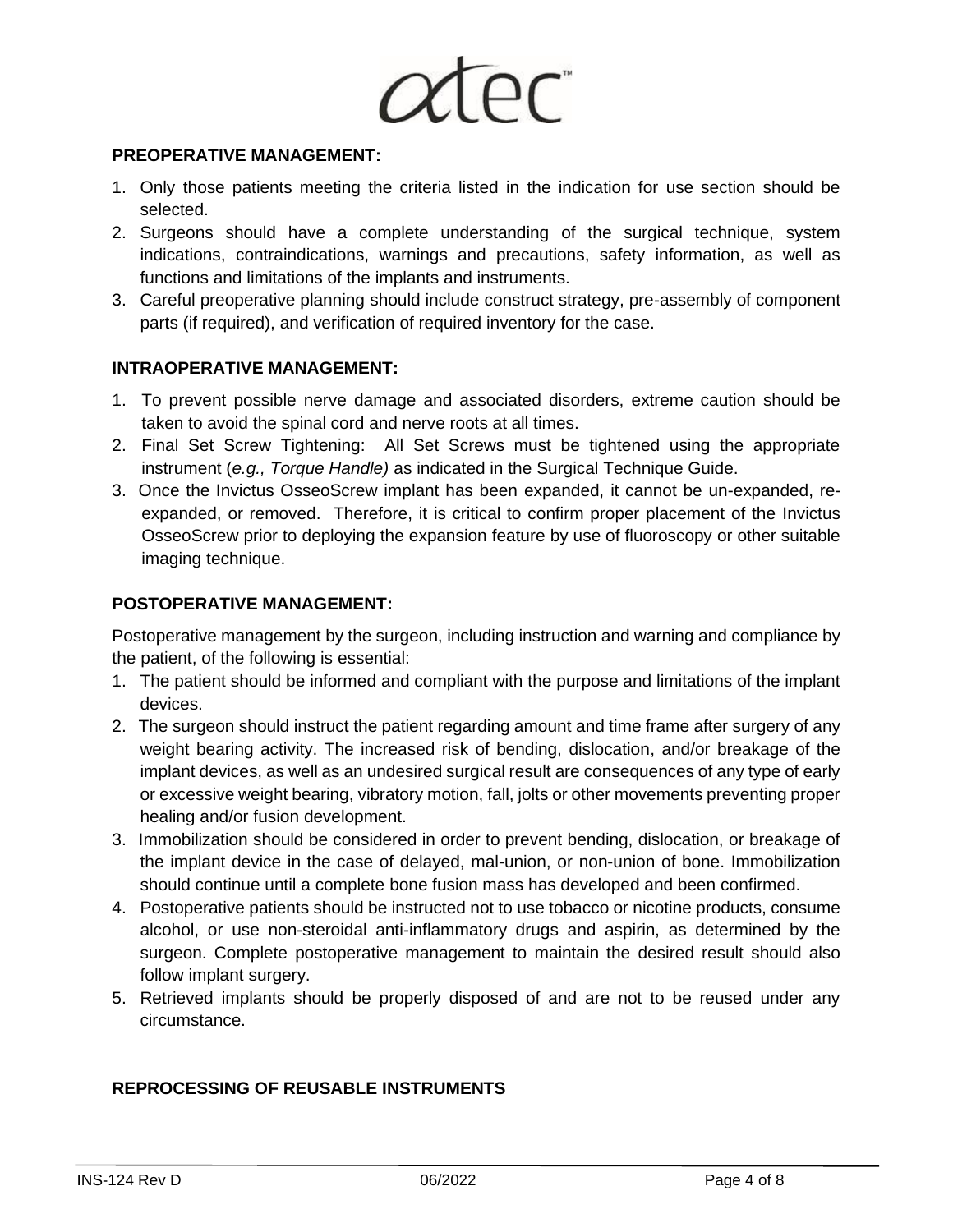

#### **General Information for all Instruments:**

- **Point-of-Use Processing:** To facilitate cleaning, instruments should be cleaned initially directly after use in order to facilitate more effective subsequent cleaning steps. Place instruments in a tray and cover with a wet towel to prevent drying.
- The cleaning process is the first step in effectively reprocessing reusable instruments. Adequate sterilization depends on thoroughness of cleaning.
- The cleaning and sterilization processes in this IFU have been validated and demonstrate that soil and contaminants have been removed leaving the devices effectively free of viable microorgansims.
- It is recommended that all new relevant clinical practice guidelines be followed as per the *CDC guidance, "Guideline for Disinfection and Sterilization in Healthcare Facilities, 2008."*
- It is recommended to rinse the device components with water that meets specifications for AAMI TIR34 "Water for the reprocessing of medical devices, 2014" for example, DI/RO water.

#### **Instrument Preparation:**

- Cleaning, inspection, lubrication, and sterilization must be performed by hospital personnel trained in the general procedures involving contaminant removal.
- Instruments must be cleaned prior to lubrication and sterilization.
- All instrument hinged, rotating, and articulating parts must be lubricated prior to sterilization with a water soluble and sterilizable lubricant intended for surgical instruments (Hinge-Free® for example).
- Certain instruments may be disassembled prior to cleaning.

#### **Cleaning Instructions for all Instruments:**

- Instruments must be cleaned prior to sterilization. Cleaning, maintenance and mechanical inspection must be performed by hospital personnel trained in the general procedures involving contaminant removal.
- Disconnect all handles/knobs prior to cleaning.
- Complex instruments, such as those with, cannulas, hinges, retractable features, mated surfaces, and textured surface finishes, require special attention during cleaning. Brush tight tolerance areas with an appropriately sized brush and flush using a water jet or syringe where debris could become trapped.
- Ensure all moving parts of instruments are cleaned at both extents of travel.
- Handle all products with care. Mishandling may lead to damage and possible improper functioning.
- Clean the instruments, trays and inserts using only recommended cleaning solutions. Use of caustic solutions (caustic soda) will damage the instruments.
- Visually inspect each instrument for deterioration such as corrosion and worn components; ensure that the laser markings are legible and verify that all actuating parts move freely. Visual inspection must be performed at each cleaning to determine if an instrument is acceptable for use. If an instrument is not acceptable for use, return to the manufacturer.

# **Cleaning of Instruments, Containers, and Trays:**

- All solutions for cleaning must be prepared per the manufacturer's instructions.
- Instruments provided in a set must be removed from the set for cleaning. Instrument trays, containers, and lids must be thoroughly cleaned separately until visually clean.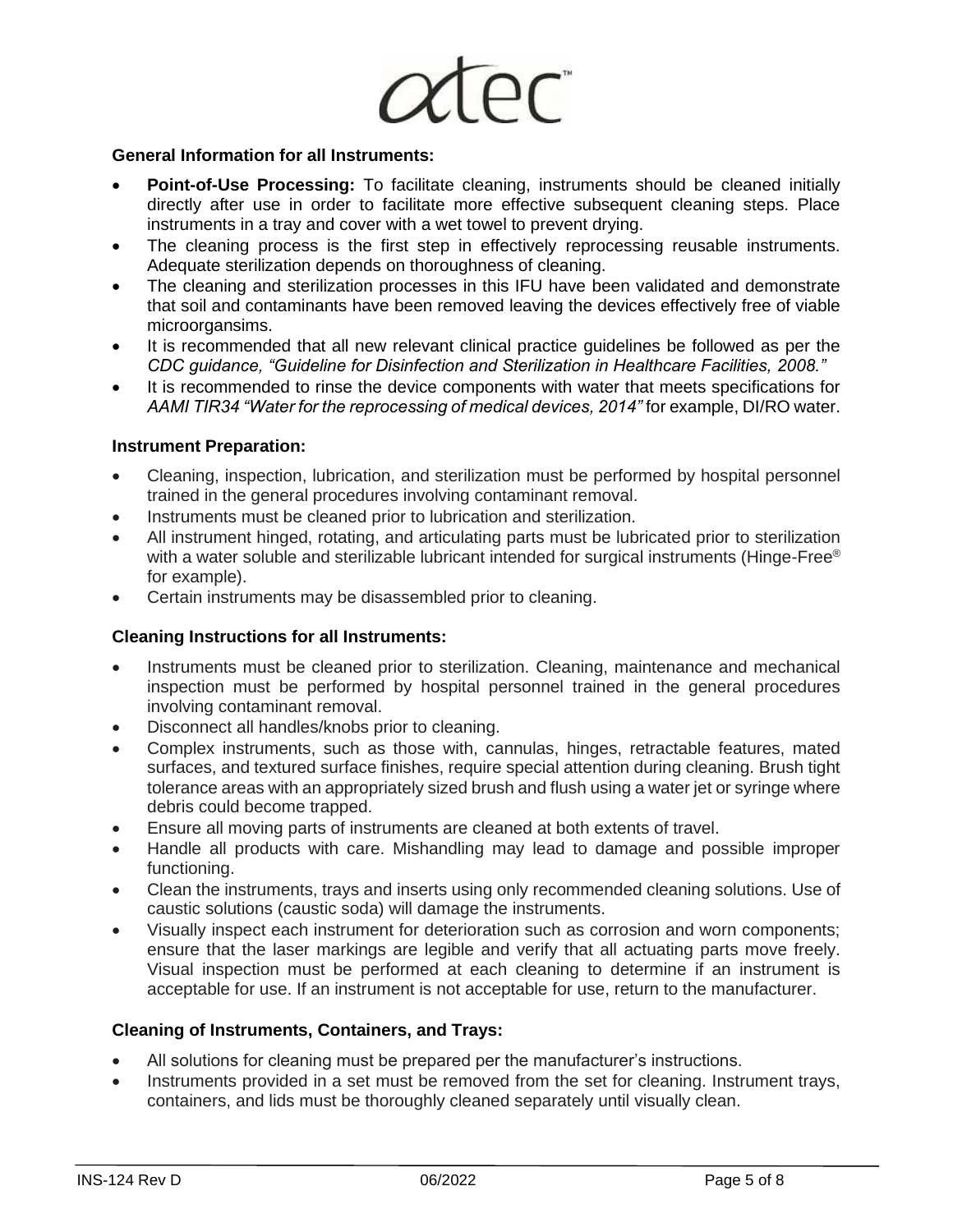

- Ensure instruments are in the fully extended, open position throughout cleaning. Disconnect Quick Connect handles from the shafted instruments prior to cleaning.
- Pay special attention during cleaning to complex instruments, such as those with cannulas, hinges, retractable features, mated surfaces, and textured surface finishes.
- Use of water with high mineral content should be avoided.

#### **Visually inspect the instrument after each cleaning step to ensure the instrument is clean. If not clean, repeat the step until clean.**

#### **Manual Cleaning Steps for Instruments (Required)**

| Step 1 | Rinse devices in ambient temperature tap water to remove visible soil.                                                                                                                                                                                                                                                                                                                       |
|--------|----------------------------------------------------------------------------------------------------------------------------------------------------------------------------------------------------------------------------------------------------------------------------------------------------------------------------------------------------------------------------------------------|
| Step 2 | Prepare enzymatic solution, such as <i>Prolystica</i> <sup>®</sup> 2X Concentrate Enzymatic Presoak &<br>Cleaner or equivalent, per manufacturer's recommendations and submerge device in<br>enzyme solution. Actuate the device while it is submerged and soak for a minimum of 10<br>minutes.                                                                                              |
| Step 3 | Actuate and scrub the device using an appropriately sized soft bristled brush, such as a<br>Spectrum Surgical code #M-16 or 45-542 (or equivalent), to brush any lumens for a<br>minimum of 2 minutes. If needed, actuate at several locations to access all surfaces. Use<br>of a syringe (minimum of 50 ml) or water jet is recommended for the hard to reach areas<br>and repeat 3 times. |
| Step 4 | Rinse devices in Deionized / Reverse Osmosis (DI/RO) water for a minimum of 1 minute.                                                                                                                                                                                                                                                                                                        |
| Step 5 | Prepare cleaning solution, such as <i>Prolystica</i> <sup>®</sup> 2X Concentrate Alkaline Detergent, per<br>manufacturer's recommendations and submerge and actuate devices in cleaning solution<br>and sonicate for a minimum of 10 minutes.                                                                                                                                                |
| Step 6 | Thoroughly rinse devices with DI/RO water to remove all detergent residues.                                                                                                                                                                                                                                                                                                                  |
| Step 7 | Dry devices with a clean, lint free cloth or filtered compressed air.                                                                                                                                                                                                                                                                                                                        |

# **Automatic Washer Cleaning Steps for Instruments**

| <b>Step 1</b> | Complex instruments, such as those with cannulations, lumens, hinges, retractable<br>features, mated surfaces, and textured surface finishes, require special attention during<br>cleaning. Brush tight tolerance areas with an appropriately sized brush and flush using a<br>water jet or syringe with ambient temperature tap water where debris could become trapped.<br>Place them into the Washer/Disinfector and process through a standard surgical instrument<br>cycle. |  |  |  |  |  |
|---------------|----------------------------------------------------------------------------------------------------------------------------------------------------------------------------------------------------------------------------------------------------------------------------------------------------------------------------------------------------------------------------------------------------------------------------------------------------------------------------------|--|--|--|--|--|
| Step 2        | Prewash with cold tap water for 2 minutes.                                                                                                                                                                                                                                                                                                                                                                                                                                       |  |  |  |  |  |
| Step 3        | Enzyme wash using cleaner such as Prolystica® 2X Concentrate Enzymatic Presoak &<br>Cleaner or equivalent, per manufacturer's recommendations, hot tap water (66°C/150°F)<br>minimum), for a minimum of 1 minute.                                                                                                                                                                                                                                                                |  |  |  |  |  |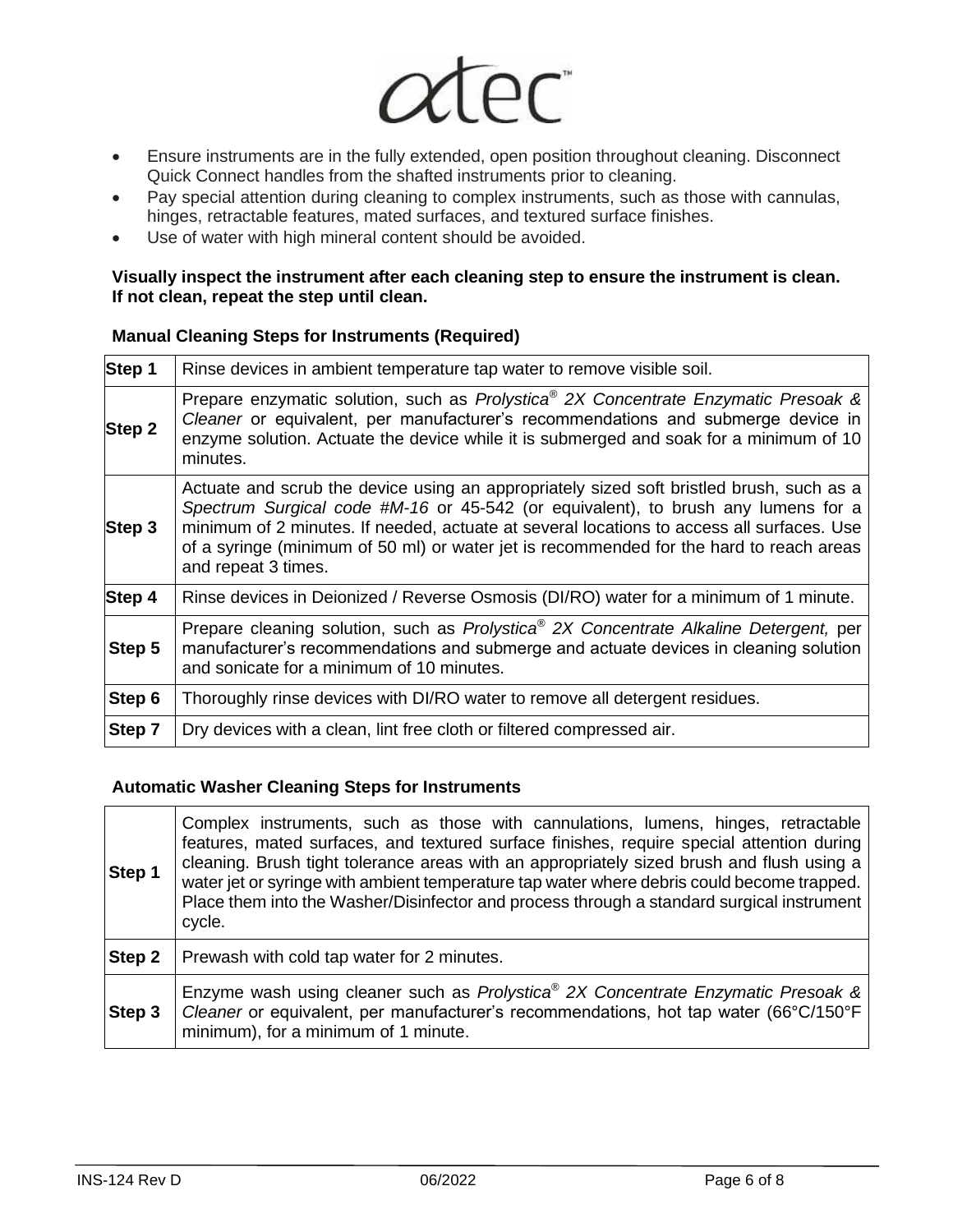|        | × |  |
|--------|---|--|
| $\sim$ |   |  |
|        |   |  |

| Step 4        | Detergent wash using detergent such as Prolystica® 2X Concentrate Alkaline Detergent or<br>equivalent, per manufacturer's recommendations, hot tap water (66°C/150°F minimum),<br>for a minimum 2 minutes. |
|---------------|------------------------------------------------------------------------------------------------------------------------------------------------------------------------------------------------------------|
| Step 5        | Rinse 2 times, hot tap water (66°C/150°F minimum), for a minimum 15 seconds.                                                                                                                               |
| Step 6        | Purified water rinse, hot (66°C/150°F minimum), for a minimum 10 seconds.                                                                                                                                  |
| <b>Step 7</b> | Hot air dry (115°C/239°F minimum), for a minimum of 10 minutes.                                                                                                                                            |

# **INSPECTION:**

- Inspect each instrument, container, and tray to ensure that all visible contamination has been removed. If contamination is noted, repeat the cleaning/disinfection process.
- Check the action of moving parts (e.g., hinges, box-locks, connectors, sliding parts, etc.) to ensure smooth operation throughout the intended range of motion.
- Check instruments with long slender features (particularly rotating instruments) for distortion.
- Drill bits, reamers, rasps and other cutting instruments should be inspected after processing with alkaline detergents.
- Inspect instruments for any other damage, wear, and/or corrosion.

# **STERILIZATION/RESTERILIZATION:**

- All implants and instruments are provided non-sterile and must be steam sterilized prior to use in the trays provided, using the validated cycle parameters in the table below.
- Alphatec perforated trays have been validated to achieve a sterility assurance level (SAL) of 10<sup>-6</sup> using FDA cleared sterilization accessories (containers and filters). FDA cleared reusable or paper filters should be used to achieve and maintain sterility after processing.
- Alphatec perforated container/tray configurations have also been validated to a sterility assurance level (SAL) of 10<sup>-6</sup> using FDA cleared sterilization wrap. Perforated container/tray configurations must be double wrapped to allow steam to penetrate and make direct contract with all surfaces.
- Do not stack trays during sterilization.
- Instrument sets have been validated in standard configurations. **No additional items should be added to the set for sterilization.**

| <b>Set Type</b>                                          | <b>Cycle Type</b> | <b>Temperature</b>         | <b>Exposure</b><br><b>Time</b> | <b>Minimum</b><br><b>Drying</b><br><b>Time</b> | <b>Minimum</b><br><b>Cool Down</b><br>Time |
|----------------------------------------------------------|-------------------|----------------------------|--------------------------------|------------------------------------------------|--------------------------------------------|
| <b>Invictus OsseoScrew</b><br>Implant Only Set           | Pre-vacuum        | $132^{\circ}$ C<br>(270°F) | 4 minutes                      | 30 minutes                                     | 60 minutes                                 |
| <b>Invictus OsseoScrew</b><br><b>Mixed Set</b>           | Pre-vacuum        | $132^{\circ}$ C<br>(270°F) | 4 Minutes                      | 30 Minutes                                     | 60 Minutes                                 |
| <b>Invictus OsseoScrew</b><br><b>Instrument Only Set</b> | Pre-vacuum        | $132^{\circ}$ C<br>(270°F) | 4 Minutes                      | 45 Minutes                                     | 75 Minutes                                 |

# **Sterilization Parameters**